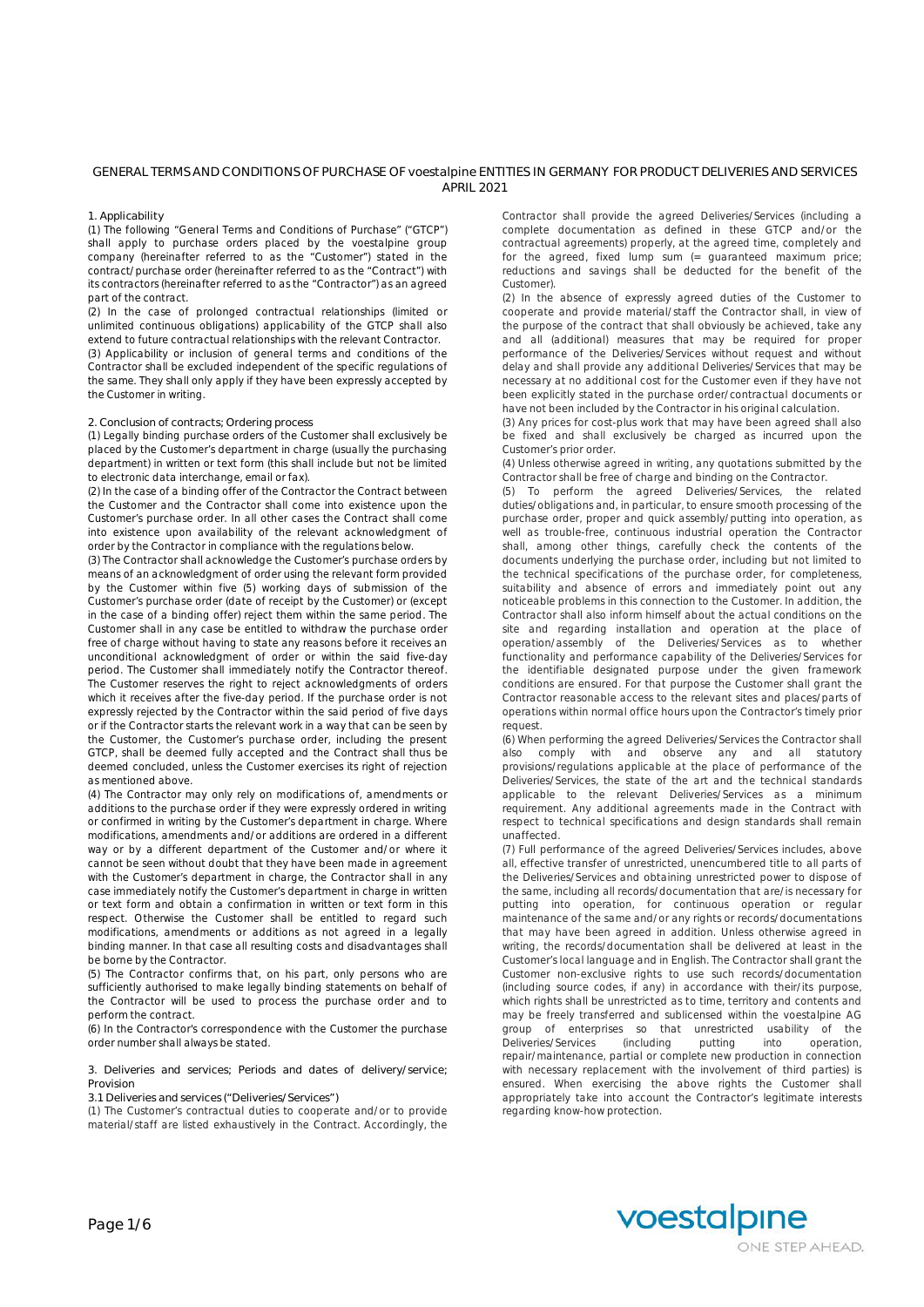(8) The Contractor shall not be entitled to have the Service owed by him provided by a third party (e.g. subcontractor) without the Customer's prior written approval.

### **3.2 Periods and dates of delivery/service; Measures in the case of delays/default**

(1) As a matter of principle, the time at which all contractual and statutory duties/obligations of the Contractor in connection with the Deliveries/Services as specified in the purchase order, the bases of the purchase order (in particular the binding offer, technical specifications, etc.) and the present GTCP have been completely fulfilled shall be deemed the time of performance.

(2) All agreed periods/dates of delivery/service (including but not limited to production/manufacturing plans, dates as per the payment schedule, etc.) shall be binding and strictly observed by the Contractor. Unless otherwise agreed in writing, any delivery periods that may have been fixed in the purchase order shall commence on the date the purchase order is sent by the Customer. If no specific periods/dates for delivery/service are stated in the purchase order, the Contractor shall provide the Deliveries/Services immediately after conclusion of the contract and complete them without delay. If the Contractor notices that observance of the agreed periods/dates of delivery/service or other deadlines that may have been agreed might be jeopardised, he shall immediately notify the Customer thereof in written or text form and state the reasons and the expected duration of the delay/default. Concurrently he shall advise the Customer of necessary and suitable measures to prevent or reduce the imminent default/delays and implement the same.

(3) If the Contractor is already late in fulfilment of his contractual obligations (in particular with respect to agreed periods/dates of delivery/service and other agreed deadlines that may have been agreed) or if occurrence of such default is already foreseeable due to the actual course of the project, the Customer shall, *inter alia*, be entitled to carry out a reasonable concurrent check of the Contractor's activities related to performance of the Deliveries/Services and to enter the relevant production sites and other premises of the Contractor for that purpose if and to the extent necessary and upon prior notice and to demand that the Contractor take necessary, appropriate measures to prevent/reduce any (further) delays in the performance of the agreed Deliveries/Services.

(4) Both the default as such and the failure to take the requested necessary and appropriate measures to reduce/prevent any (further) delays by the Contractor shall each constitute a material breach of contract due to which the Customer shall, *inter alia*, be entitled to rescind the contract in whole or in part at the Customer's option and to claim damages after fruitless expiration of a reasonable grace period (that has at least been actually granted). Alternatively, the Customer may take the measures required to perform the Deliveries/Services at the Contractor's cost and risk.

# **3.3 Provision and subsequent change of the Deliveries/Services; Closing down (parts of) plants; Delays by the Customer**

(1) The Contractor shall provide the Deliveries/Services with a special focus on the Customer's interests, in particular in connection with the technical requirements of production and the necessity of the Customer's undisturbed continuous industrial operations. In particular in planning and technical provision of his Deliveries/Services the Contractor shall take the principles of efficiency, expediency and maintenance-friendliness adequately into account so that the Customer will be able to use the relevant Deliveries/Services as economically as possible and continuously and that the recurring expenditure for repair/maintenance/replacement will be within the contractually agreed scope and at least within the scope that can reasonably be expected according to the state of the art.

(2) Subsequent modifications of or amendments to the agreed Deliveries/Services (e.g. modified technical designs, etc.) which

a) are not attributable to the Customer's sphere of responsibility or b) have not been expressly ordered by the Customer in derogation from the original Contract shall in any case require express approval from the Customer and, unless agreed otherwise in writing, shall not lead to any additional costs for the Customer, in particular with respect to continuous industrial operation and regular repair/maintenance and replacement.

(3) Administrative or statutory changes which lead to a subsequent modification of or amendment to the Deliveries/Services shall be attributed to the Contractor's sphere of responsibility and any additional costs caused by such changes may not be charged to the Customer.

(4) To the extent that plants or parts of plants must be closed down, even if only in part, to provide the Deliveries/Services, the Contractor shall inform the Customer thereof as early as possible (if possible, as early as at the time of conclusion of the contract). Plants or parts of plants may be closed down exclusively in agreement with the Customer and only to the extent absolutely required.

(5) Insofar as the Customer has to observe deadlines or is subject to a duty to collaborate under such agreements, the Customer shall observe or comply with the same properly and in due time. However, the Contractor may claim delays in the provision of his Deliveries/Services for which the Customer is demonstrably responsible only if he has asked the Customer to observe its deadlines/comply with its duties to collaborate in written or text form in due time and has granted the Customer a reasonable grace period to do so. This shall equally apply if a certain or determinable calendar day/time has been agreed for performance.

(6) In the case of delays for which the Customer is demonstrably responsible as defined above, the agreed periods/dates of delivery/service shall be extended/postponed for not more than the period of the delays for which the Customer is demonstrably responsible, with the Contractor at the same time being obliged to reasonably minimise the default.

(7) The Contractor shall claim exclusively direct additional costs that may arise as a result thereof without delay and not later than four (4) weeks after the delays on the part of the Customer have ceased to exist and provision of the Deliveries/Services has been dutifully resumed by the Contractor and shall present full and sufficient evidence of such costs to the Customer. Otherwise the claim to reimbursement of the respective additional costs shall be forfeited.

### **3.4 Suspension; Cancellation**

(1) Suspension: The Contractor agrees to suspend performance/provision of the Deliveries/Services temporarily (in whole or in part) for a total period of up to 12 months at the Customer's request, with the first six (6) months of suspension being free of charge and the Contractor not being entitled to assert any claims whatsoever vis-à-vis the Customer.

(2) For the period of suspension that is not free of charge the Customer shall reimburse exclusively direct additional costs of the Contractor (but no lost profit or actual loss suffered in the form of lost earnings) exclusively caused by the suspension in connection with the final invoice for the transaction, provided that the Contractor has provided the Customer with sufficient evidence of such costs within four (4) weeks of termination of the suspension.

(3) The Contractor shall keep the costs resulting from the suspension as low as possible and continue provision of the Deliveries/Services immediately after termination of the suspension.

(4) Cancellation: The Customer shall be entitled to cancel the purchase order/the agreed Deliveries/Services in whole or in part at any time and no reasons need to be stated. In the case of cancellation the Customer shall pay the Contractor a reasonable portion of the agreed contract price for the Deliveries/Services already provided and delivered by the time cancellation was declared by the Customer or for Deliveries/Services ready for delivery simultaneously with delivery and transfer of unrestricted title. Any other claims of the Contractor shall be excluded.

**4. Packaging; Shipping; Delivery; Shipping documents; Export permits** (1) Shipments shall be packed in accordance with the product properties, the specific forwarding and delivery terms for which the Contractor is responsible and with the relevant specific requirements. (2) Packaging shall be in line with the statutory regulations applicable in the EU and, in particular, in the country of delivery and shall be made in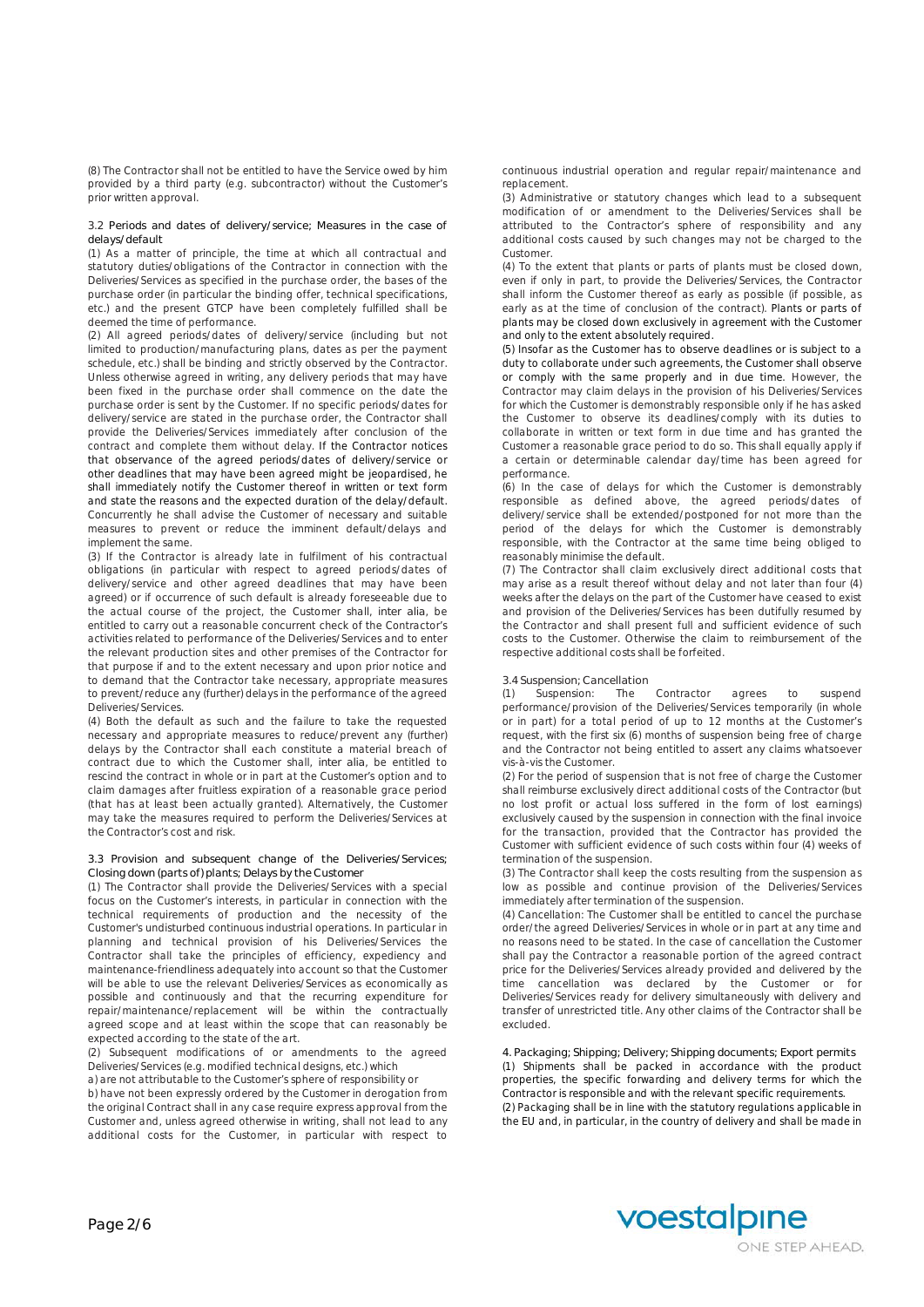a form that is appropriate and, in particular, environment-friendly and can be removed easily.

(3) At the Customer's request packaging materials shall be taken back/disposed of by the Contractor free of charge after delivery has been effected.

(4) Where packaging materials have to be disposed of by the Customer as special waste, the resulting costs shall be borne by the Contractor.

(5) In connection with environmental protection the Contractor shall carefully and at his cost dispose of and/or take back any and all waste and special waste arising during or by delivery of the products in compliance with the applicable laws and regulations and in a professional manner.

(6) The Contractor shall monitor compliance with the foregoing provisions by means of a suitable management system.

(7) Unless otherwise provided in the purchase order, delivery shall be effected DDP according to the Incoterms® 2020 at the agreed lump sum (see Clauses 3.1(1) and 6(1)) and during normal business hours unloaded at the stated place of destination or on the stated construction site on the Customer's premises.

(8) Unloading shall always be effected in coordination with the Customer and without unnecessary delay.

(9) Unless otherwise agreed in writing all costs and risks related to transportation (including but not limited to transport insurance, statutory export control permits, customs clearance, oversize and dangerous goods transports, special transport measures, etc.) shall be borne by the Contractor.

(10) Every shipment shall be accompanied by appropriate, customary shipping documents (including but not limited to a delivery note and a commercial invoice as defined in Clause 6(5)) stating in particular the quantity delivered, the actual recipient of the shipment at the Customer and the purchase order number.

(11) If necessary in a specific case or requested by the Customer, the Contractor shall provide appropriate valid preference certificates and/or information concerning export control permit regulations (e.g. ECCN/AL number, etc.).

(12) Any additional special terms regarding packaging/shipping/documentation or delivery may be seen from the relevant purchase order, if necessary.

(13) Any and all damage/additional costs resulting from noncompliance with the packaging/shipping/documentation or delivery terms stated or otherwise agreed in writing shall be reimbursed or borne by the Contractor.

### **5. Passing of risk; Transfer of title**

(1) The risk shall, in principle, pass according to the agreed Incoterms® clause.

(2) Unless otherwise agreed in writing, title to the Deliveries/Services (in particular also with respect to documentation, including transfer of the relevant rights to use the same as defined in Clause 3.1(7)) shall, in principle, pass simultaneously with the risk or, if payment by instalments has been agreed, with respect to the part of the Deliveries/Services concerned in no case later than upon payment (including by setoff, where applicable) of the instalment agreed for that part and provided that the payment date is before the date the risk will pass according to the agreed Incoterms® clause.

(3) Where the Deliveries/Services to be provided by the Contractor also include setting up, installation, assembly and/or putting into operation, title shall, unless otherwise agreed, in any case be transferred upon delivery of the relevant shipment (part) according to the agreed Incoterms® clause, whereas the risk shall pass not earlier than upon unconditional acceptance of all Deliveries/Services according to the regulations of the Contract.

(4) To the extent that the Customer has already made a down payment, the Customer shall acquire the right to have unrestricted title to parts or components of plants (including documentation already available) that have been provided already or are already available in the Contractor's sphere of control transferred to the extent of the equivalent of the down payment already made (vested right). Any additional security interests of the Customer shall remain unaffected hereby.

(5) To avoid that such title to/co-ownership shares and/or vested rights of the Customer will be attached or otherwise compromised by third parties and/or official measures, the Contractor shall take all legally permitted measures to prevent such a situation (labelling as the Customer's property, separate storage, etc.). If the Customer's rights should be attached or otherwise compromised nevertheless, the Contractor shall immediately notify the Customer of those circumstances in writing and hold harmless and indemnify the Customer. (6) For the rest, the Contractor represents that his Deliveries/Services are free of any reservations of title and/or restrictions on use whatsoever.

# **6. Prices; Terms of payment; Invoicing; Setoff**

(1) Unless otherwise agreed in writing, all prices for Deliveries/Services shall be deemed fixed lump-sum prices (see Clause 3.1(1)), inclusive of all taxes, fees and charges (however, exclusive of value added tax (or similar excise taxes)), DDP Incoterms® 2020 Customer's premises (see Clause 4(7)), inclusive of all costs of packaging, shipping, transportation, customs clearance, documentation, licences, CE marking (where applicable), technical inspections, appropriate coating and corrosion protection, labelling/lettering and assembly, putting into operation and acceptance.

(2) The agreed price basis and the terms and conditions for the Deliveries/Services (e.g. project discount) agreed in this connection shall at the Customer's request also apply to follow-up orders/supplements/amendments to the purchase order and to orders for spare parts, wearing parts and change parts for the Deliveries/Services.

(3) Unless expressly agreed otherwise in writing, the Customer shall make payments upon complete and proper fulfilment of all contractual and statutory duties/obligations of the Contractor (see in particular Clause 3) within 45 days of receipt of a proper invoice less a 2% cash discount or within 90 days of invoicing with no cash discount.

(4) Late payment by the Customer shall be governed by the statutory regulations.

(5) Invoices shall be presented to the Customer at least in duplicate plus a copy of the advance shipping notice and/or delivery note. Invoices of the Contractor must in any case meet all requirements of Section 14 (4) of the German Value Added Tax Act [*Umsatzsteuergesetz/UStG*] as amended and state a valid VAT number of the Contractor. Electronic invoices must be in line with the relevant statutory regulations and shall, in addition, be subject to the Customer's prior consent. The Customer is entitled to reject invoices that do not meet the above requirements or electronic invoices that are submitted without the Customer's consent.

(6) The Customer is entitled to offset claims to which the Contractor is entitled vis-à-vis the Customer or any of its affiliates of the voestalpine AG group of enterprises against claims to which the Customer or any of its affiliates is entitled vis-à-vis the Contractor or any of his affiliates and which have been assigned to the Customer, even if they are not of the same kind or due. This shall apply independent of the legal basis of the relevant accounts payable or receivable. The Contractor shall not offset his own claims against counterclaims out of the same transaction or other transactions, unless such counterclaims have been ascertained by court in a non-appealable manner or have not been contested by the Customer.

### **7. Collateral; Insurance**

(1) a) To secure the Customer's claims for defects the Customer shall, to the extent agreed by and between the Contractor and the Customer in writing, be entitled to withhold 10% of the net total of the final invoice. The Customer shall notify the Contractor of the amount withheld from time to time and pay the same into a frozen account with a bank selected at the Customer's equitable discretion within 18 working days of such notification. The Contractor shall have no entitlement to interest.

b) Withholding 10% of the net total of the final invoice by the Customer may be replaced by presentation of a guarantee for warranty obligations (performance bond) of the Contractor.

c) The guarantee for warranty obligations shall meet the following requirements: the guarantor must be a credit institution or credit insurer licensed in the European Union, Switzerland, Iceland or Norway. The statement of guarantee must be made for an indefinite period of time in writing and include a waiver of a plea of unexhausted remedies [*Art 771 of the German Civil Code BGB*]. The right of deposit must be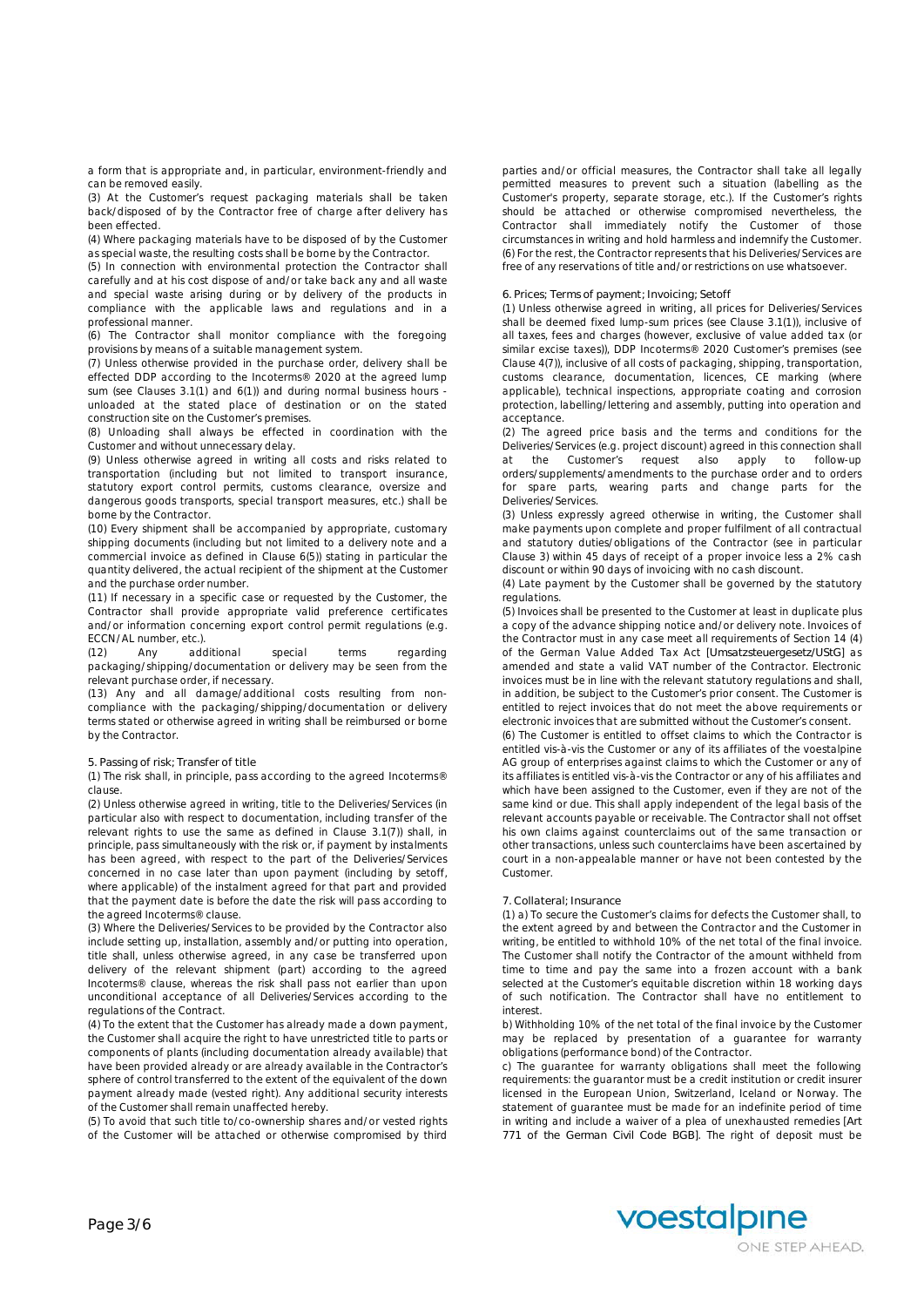excluded. In addition, the guarantor must state that the law of the Federal Republic of Germany shall exclusively apply in the case of disputes arising out of such a guarantee and that the place of jurisdiction shall, at the Customer's choice, be the place of the construction project or the Customer's registered office. Moreover, he shall state that the guaranteed claim will not become time-barred before the secured principal claim.

d) The Customer shall return any collateral for claims for defects that has not been realised after expiry of the agreed period of limitation for claims for defects. However, to the extent that the claims raised by the Customer have not yet been fulfilled at that time, the Customer may withhold a corresponding share of the collateral.

(2) The Contractor shall take out appropriate insurance as necessary for the relevant transaction and maintain the same until the end of the warranty or guarantee period and provide the Customer with adequate confirmations by the insurance company (in particular with respect to coverage/the sum insured and exclusions from coverage) upon the Customer's request before commencement of performance of the contract. Otherwise the Contractor shall be in culpable delay and the Customer shall at its option and independent of any other claims and rights vis-à-vis the Contractor be entitled to prohibit the Contractor from providing the Deliveries/Services until he presents an acceptable confirmation by the insurance company at the Contractor's cost and risk or may take out appropriate insurance at the Contractor's cost or rescind the contract.

(3) In those cases the Contractor shall indemnify and hold harmless the Customer. Existing insurance contracts shall, however, in no case limit any liabilities or other obligations of the Contractor.

**8. Defaults in performance: Delay in delivery; Warranty**

### **8.1 Delay in delivery**

(1) If the Contractor is late in performing his contractual obligations (in particular with respect to agreed periods/dates of delivery/service or other agreed deadlines) (non-performance/malperformance), the Customer shall at its option be entitled to rescind the contract in whole or in part, to claim damages for the damage/additional costs caused thereby and to bring about the necessary substitute performance at the Contractor's cost and risk through third parties or itself after having granted a short but reasonable grace period (with actually granting of the grace period by the Customer being sufficient), irrespective of any and all other rights and claims to which the Customer may be entitled.

(2) In this respect the Contractor shall provide any materials, information, parts of documentation (including but not limited to workshop drawings, calculations) and licences, etc. that are absolutely necessary for substitute/self-performance and to achieve the purpose of the contract free of charge.

**8.2 Contractually modified warranty; Duty to inspect and notify defects; Periods; Remedy of defects; Substitute performance**

(1) The Contractor warrants that the Deliveries/Services will be provided as agreed in the contract and will be free from defects in quality and/or title of any kind both at the time of delivery and throughout the warranty period and will have the usually expected and, in particular, the specifically agreed properties.

(2) Moreover, the Contractor expressly warrants that his Deliveries/Services will meet all requirements as agreed in Clause 3 of these GTCP throughout the warranty period.

(3) In addition, for the above purposes the Contractor warrants accuracy and completeness of his engineering, consultancy and documentation work and in the case of assignment of staff accuracy and completeness of oral and/or written instructions. The Contractor shall, therefore, be liable for actions of the Customer and/or third parties taken on the basis of such instructions.

(4) If the place of designated use/provision of the Deliveries/Services should be outside Germany, the Deliveries/Services shall, in addition to the requirements stated in this Clause and in Clause 3, also fulfil the standards and regulations applicable at the place of execution of the purchase order or of designated use.

(5) Normal wear and tear and damage caused by improper/incorrect use of the Deliveries/Services by the Customer shall expressly be excluded from warranty.

(6) The burden to prove non-existence of a defect as defined in these GTCP that occurs/arises during the warranty period shall be borne by the Contractor.

(7) The commercial duty to inspect and notify defects shall be governed by the statutory regulations (Section 377 and Section 381 of the German Commercial Code [*HGB*]) subject to the following conditions: the duty to inspect shall be limited to defects that are apparent in the course of the incoming goods inspection when inspecting the exterior of the goods including the shipping documents (e.g. transport damage, deliveries of goods other than agreed or short deliveries) or that are identified in the course of the Customer's quality check when carrying out a spot check. If acceptance has been agreed, the Customer shall be under no obligation to inspect the goods. For the rest, the decisive factor is the extent to which an inspection is possible in the ordinary course of business taking into account the circumstances of the specific case. The Customer's duty to notify defects that are identified later shall remain unaffected. Notwithstanding the duty to inspect the Customer's notice (notification of defects) shall in any case be deemed given immediately and timely if it is given within ten (10) working days of identification or, in the case of apparent defects, of delivery.

(8) With respect to assertion of warranty claims in court that have arisen during the warranty period, the statutory period of limitation is 24 months from expiry of the warranty period stated in Clause 8.2(12).

(9) The Contractor shall remedy defects occurring/arising during the warranty period free of charge within a short but reasonable period of time at the Customer's choice either by improvement, substitute delivery or subsequent performance. When remedying defects the Contractor shall safeguard the legitimate interests of the Customer, in particular in connection with the requirements of production engineering and the necessity of undisturbed continuous industrial operation.

(10) Irrespective of the fact that improvement or substitute delivery shall principally have priority, there shall also be the possibilities/remedies of price reduction and rescission at the Customer's equitable discretion.

(11) In the case of minor defects (cost of repair less than EUR 10,000 per case) or in the case of defects that must be repaired immediately (imminent danger) the Customer shall be entitled to remedy/repair the defects itself or have the defects remedied/repaired by third parties at the Contractor's cost and risk and the warranty claims shall remain unaffected thereby, provided that the defects have in principle been repaired professionally. In the case of such work for remedying defects the Customer shall ensure that the costs incurred in connection with the same are reasonable and can be evidenced.

(12) For the above purposes the warranty period shall be 24 months for movable items from the time of complete fulfilment of all contractual and statutory duties/obligations of the Contractor and unconditional taking delivery of or, if agreed in the contract, unconditional acceptance of the Deliveries/Services by the Customer, and 36 months from the aforementioned dates for immovable items.

(13) Where special acceptance of Deliveries/Services has been agreed, the Customer shall not unreasonably/inequitably refuse or delay the same.

(14) For latent defects and defects in title the warranty period shall start to run not earlier than from the time they are noticeable. In the case of improvement, substitute delivery, repair or subsequent performance the warranty period for the Deliveries/Services concerned shall start to run anew after the defect has been remedied successfully.

(15) Furthermore, the warranty period for the entire Deliveries/Services shall start to run anew if the defect considerably reduces or prevents the functionality or use of the Delivery/Services.

(16) The warranty period defined above shall in any case end 48 months after original commencement of the warranty period for Deliveries/Services. The warranty period, including the 48-month period described above, shall be interrupted by downtimes/times during which the entire Delivery/Service cannot be used that have been caused by the Contractor and/or are due to the defect. This shall, in particular, apply to times during which defects are remedied.

(17) Apart from claims for defects the Customer shall have the Customer's statutory rights of recourse within a supply chain (supplier's right of recourse pursuant to Section 478 and Section 479 of the German Civil Code [*BGB*]) without limitation. In particular, the Customer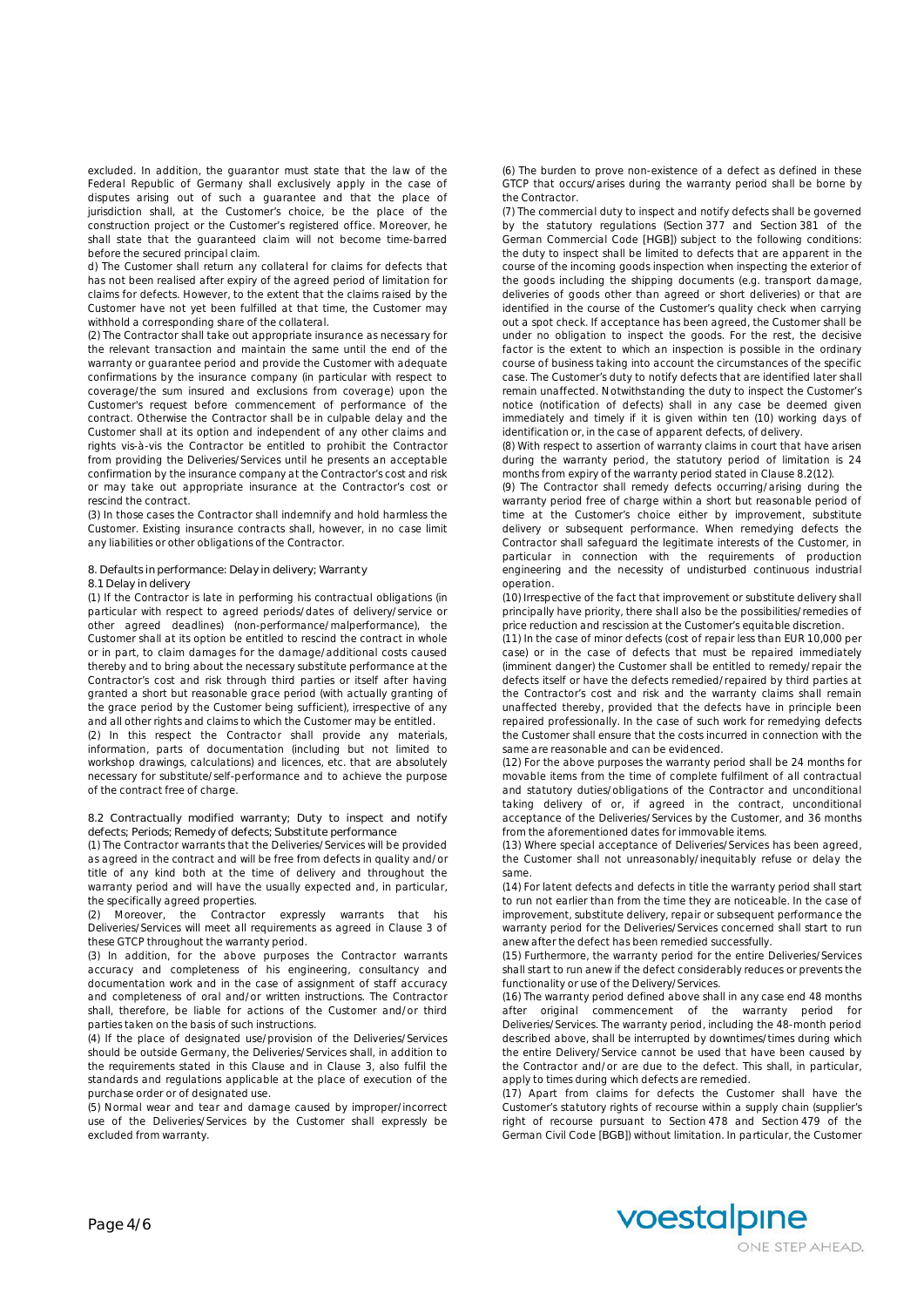shall be entitled to demand the type of subsequent performance (improvement or substitute delivery) from the Contractor which the Customer owes its customer in a specific case. The Customer's statutory option right (Section 439 (1) of the German Civil Code [*BGB*) shall not be restricted thereby.

(18) Before the Customer acknowledges or fulfils a claim for a defect asserted by its customer (including reimbursement of expenses as laid down in Section 478 (2) and Section 439 (2) of the German Civil Code *BGB*) the Customer shall notify the Contractor, shortly describe the facts and circumstances and ask him to comment in written or text form. If the Contractor fails to comment within a reasonable period of time and if no amicable solution is reached between the Customer and the Contractor either, the claim for a defect actually granted by the Customer shall be deemed owed to the Customer's customer; in that case the Contractor shall prove the contrary.

(19) The Customer's claims related to the supplier's right of recourse shall exist also in cases where the goods have been processed further before being sold to a consumer by the Customer or a customer of the Customer, e.g. by installation in another product.

(20) Any other rights to which the Customer may be entitled due to defectiveness of Deliveries/Services shall remain unaffected hereby.

### **9. Damages; Product liability; Indemnification**

(1) The Contractor shall be liable according to statutory provisions (including product liability provisions) for damage caused by him (or persons attributable to him).

(2) The Contractor shall be liable both for his subcontractors and his suppliers as for himself, independent of the relevant influence on the provision of Deliveries/Services.

(3) No limitations of liability are agreed.

(4) To the extent that the Customer is held liable by third parties under national/international product liability laws on the ground of faulty deliveries of the Contractor, the Contractor shall indemnify and hold harmless the Customer from and against such claims. This shall, in principle, also apply if and when the Customer is held liable by third parties on the ground of culpable actions and/or omissions by the Contractor or persons attributable to him.

(5) Under his indemnification obligation the Contractor shall reimburse the expenses stated in Section 683 and Section 670 of the German Civil Code *BGB* that are incurred due to or in connection with claims raised by third parties, including recalls effected by us.

(6) The Customer shall inform the Contractor about the content and scope of recalls to the extent that this is possible and reasonable and give him an opportunity to comment.

(7) Additional statutory claims shall remain unaffected.

(8) The Contractor shall take out and maintain product liability insurance with a sum insured that is adequate for the business and acceptable to the Customer.

#### **10. Compliance; Code of Conduct**

(1) The principles and guidelines for sustainable, ethical/moral and legally unobjectionable business conduct defined in the "Code of Conduct of voestalpine AG" and the related "Code of Conduct for voestalpine Business Partners" as amended from time to time may be retrieved from the internet address http://www.voestalpine.com/group/en/group/compliance and shall expressly be acknowledged and accepted by the Contractor.

(2) The Contractor shall ensure in an appropriate manner that compliance with those principles and guidelines will be warranted by his agents/major subcontractors.

(3) The Customer reserves the right to check compliance with the Codes of Conduct upon prior notice, including on the Contractor's premises, to a reasonable extent and safeguarding the Contractor's legitimate interests.

**11. Quality and environmental management; REACH; RoHS 2; Conflict Minerals**

(1) The Contractor shall apply the quality principles and environmental management principles of the relevant standards ISO 9001, ISO TS 16949 (relevant to automobile-relevant upstream suppliers) and/or ISO 14001 or EMAS in providing his Deliveries/Services.

(2) The Contractor shall ensure in an appropriate manner that the said obligations will also be complied with at the level of his agents/upstream suppliers. The relevant regulations of the Customer's QSE policy applicable at the time of conclusion of the contract and the regulations on REACH/RoHS 2/Conflict Minerals to be observed by the Contractor may be retrieved from the following internet addresses.

#### http://www.voestalpine.com/group/en/group/environment/reach http://www.voestalpine.com/group/en/group/environment/rohs http://www.voestalpine.com/group/en/group/environment/conflictminerals

(3) The criteria of energy efficiency and greenhouse gas efficiency will also be taken into account in the process of procuring energy-related goods. At the Customer's request the Contractor shall provide additional data, such as information on consumption, the product life cycle (Life Cycle Assessment LCA) and relevant classifications according to efficiency classes.

# **12. Confidentiality; Marketing**

(1) The Contractor undertakes to treat as confidential all voestalpine data of which he obtains knowledge due to the business relationship with voestalpine group entities. voestalpine data means all information attributable to a group entity of voestalpine or any of its staff, independent of whether such data is protected by the laws applicable to the Contractor.

(2) The Contractor shall be prohibited from handling voestalpine data that is not absolutely necessary to fulfil statutory or contractual obligations. This shall apply in particular to transmission of voestalpine data to third parties or use of the same for marketing purposes.

(3) To the extent that transmission of voestalpine data is absolutely necessary for performance of the contract the Contractor may transmit voestalpine data only to third parties he has bound by contract to comply with the duties to which he is subject according to the GTCP.

(4) The Contractor shall be liable vis-à-vis the voestalpine group entity with whom he maintains a business relationship for compliance with the duties under the GTCP by the recipient of the transmission.

### **13. EC declaration of conformity; Declaration of incorporation**

**Product safety; Putting into the stream of commerce; CE marking** (1) The Contractor represents that all of his Deliveries and Services comply with all applicable EU(EC) Directives, harmonised standards and German law in a way that can be proved and checked at any time. This shall also apply to Deliveries and Services that are imported from non-European countries.

(2) The Contractor shall prepare the entire technical documentation as required by the EU(EC) Directives applicable to the relevant Delivery and/or Service and the German provisions implementing those Directives, such as hazard analyses, risk assessments, operating instructions, validation documents, declarations of manufacturers/incorporation/conformity, etc. and shall delivery those documents to the Customer in German immediately upon delivery and/or service.

(3) The Contractor shall inform the Customer of all data that may be required for CE certifications to be obtained and all related safety/security devices and measures in writing, accurately and in German upon provision of his Delivery and/or Service.

(4) In the case of non-compliance with this contractual provision the Contractor shall be liable for any and all costs and damage resulting from the Contractor's Deliveries/Services and shall fully indemnify and hold harmless the Customer vis-à-vis third parties from and against any and all claims raised on whatever legal ground.

#### **14. Spare parts, wearing parts and change parts**

(1) To the extent that for use of the delivery items for the designated purpose in continuous industrial operation an adequate supply of spare parts and wearing parts is necessary as well, the Contractor shall submit to the Customer, upon its request, an appropriate offer for spare parts/wearing parts that will suffice at least for the duration of the warranty period. Any other agreements shall remain unaffected by this regulation.

(2) Independent thereof all offers for spare parts/wearing parts shall in any case include relevant information on delivery periods for the parts concerned (including but not limited to system-critical components) and